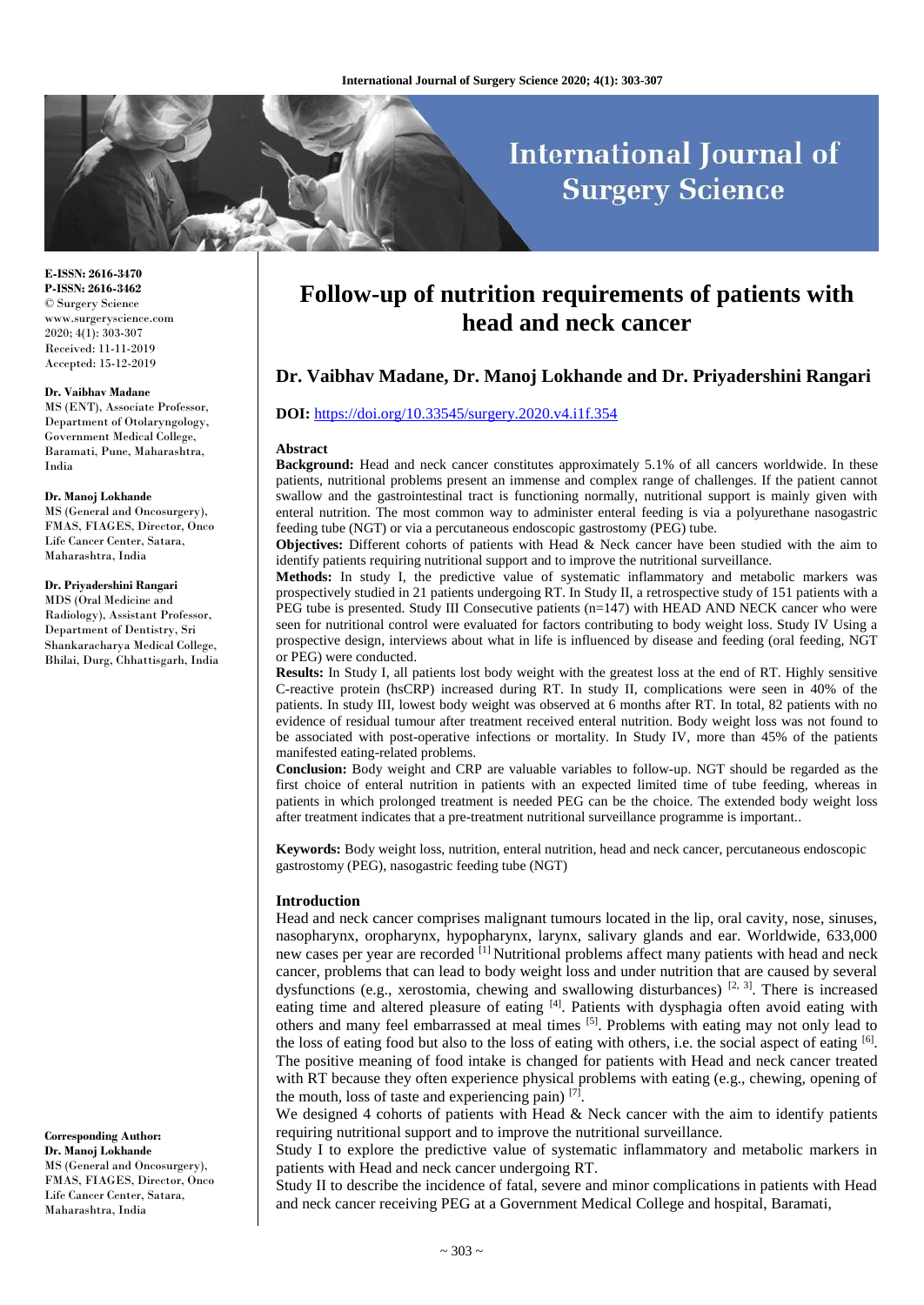Maharashtra; from March 2019 to December 2019. This study was conducted to describe the duration of PEG use and the longterm survival rate after PEG tube placement in patients with Head and neck cancer and to evaluate whether the complication rate is related to the method of PEG tube placement.

Study III to evaluate if therapeutic approach, tumour site, tumour stage, BMI, sex, age and civil status predict body weight loss in Head and neck cancer patients. Also, to examine the association between body weight loss on postoperative infections and mortality in a cohort of patients with Head and neck cancer during RT and up to 2 years after the termination of RT.

Study IV to describe patients with Head and neck cancer from the time of diagnosis up to 3 months after the termination of RT and to assess the patient's views on

- 1. Overall quality of life (QoL).
- 2. Aspects of life affected by the disease.
- 3. Aspects of life affected by having enteral nutrition or oral feeding.
- 4. Aspects of life affected by the feeding tube (NGT or a PEG tube).

#### **Materials and methods**

All patients were recruited from the Department of Otolaryngology and Head and neck Surgery, Government Medical College and hospital, Baramati, Maharashtra; from March 2019 to December 2019. The different anatomical sites of the head and neck cancer tumours were the lip, oral cavity, oropharynx, hypopharynx, nasopharynx, larynx and salivary glands.

## **Methodology**

**In study I:** 45 patients were asked to participate. 29 agreed. 8 did not fulfil the study, leaving a final sample of 21 patients. They were enrolled shortly after receiving a Head and neck cancer diagnosis and were planned for RT. Exclusion criteria were a 5% pre-therapy body weight loss at diagnosis, diabetes mellitus, severe alcoholism, evident secondary malignant disease, having dementia or a psychiatric disorder.

In Study II, a total of 151 consecutive patients with Head and neck cancer who were candidates for PEG between the periods of nine months from March 2019 to December 2019; were included in this retrospective study on complications of PEG insertion. Indications for PEG were swallowing disorders and 5% body weight loss or more or advanced tumour stage with expected nutritional problems.

**In study III:** Totally, 200 patients with Head and neck cancer were offered nutritional follow-up at the hospital before start of RT. 147 agreed to participate.

**In study IV:** 69 patients were allocated at a weekly multidisciplinary team conference. 62 were eligible according to the inclusion criteria (i.e. patients planned to receive RT with a curative intention either as a single modality treatment or in combination with other treatment modalities). Of these 62 patients, 39 agreed to participate and 31 completed the whole study. Exclusion criteria were severe alcoholism, dementia or a psychiatric disorder.

#### **Data Collection**

Study I involved a follow-up between the time of diagnosis and 4 weeks after the termination of RT. During this period, serial (non-fasting) blood tests were collected and measurement of

body weight and assessment of oral mucositis were performed according to the WHO scale for acute and subacute toxicity [8].

The schedule for assessments was pre-RT, at week 3 of RT, at the end of RT and within 2-4 weeks after the termination of RT. The following inflammatory and metabolic parameters were analysed in serum: highly sensitive C-reactive protein (hsCRP), an acute-phase protein used to determine small changes in concentrations of inflammation, with a reference range of <2 mg/L, albumin, a protein marker for inflammation and malnutrition, with a reference range of 35-48g/L and insulin-like growth factor 1 (IGF-1) (µg/L), a liver-synthesised mediator of growth hormone with a number of important metabolic effects and may be associated with malnutrition and systematic inflammation. IGF-1 is an age-dependent marker that decreases with increasing age. Plasma concentrations of the multifunctional peptide hormone ghrelin were also determined. Ghrelin is produced by endocrine cells in the stomach and has been reported to influence appetite, food intake and body weight [9, 10] .

**In study II:** Data were collected from medical records during the above said period. The patients were retrospectively followed from diagnosis to June 2001 or until death. A data matrix was developed to collect diagnosis, TNM classification, stage, RT, surgery, date of insertion of the PEG, PEG related to RT and surgery, type of PEG method, indications for PEG, duration of PEG, deceased, PEG at time of death, survival after PEG tube placement and complications.

**In study III:** Nutritional data (BMI and body weight) were collected from the first clinical visit and up to 2 years after the termination of RT. Body weight was measured at initial diagnostic endoscopy, at start of RT, after 2 weeks of RT, after 4 weeks of RT, at the end of RT, 1 month after RT completion, at the time of surgery, 6 months after the termination of RT and 1- 2 years after RT. In addition, information about nutritional support was collected: enteral nutrition or no enteral nutrition and when nutritional support was given to the patient in relation to the treatment.

**In Study IV:** SEIQoL-DW118, 119 was used, including a generic (SEIQoL-G) and a disease-related (SEIQoL-DR) part124, 125. For the purpose of this study, a third part was developed to capture patient perceptions and problems related to enteral nutrition (SEIQoL-EN). This version has not been used previously. However, it is used in the same way as the other two evaluated versions (SEIQoL-G and SEIQoL-DR).

The patients were interviewed at three time points: at start of RT (T1), 2 weeks after the termination of RT (T2) and 3 months after the termination of RT (T3). The patients were asked the following questions: In the SEIQoL-G the respondents were asked, "If you think about your life as a whole, what are the most important things, both good and bad, in your life at present, and which are crucial for your QoL?" The respondents could identify as many areas as they wanted. SEIQoL-DR and SEIQoL-EN were used in the same way but with different questions. For SEIQoL-DR, the question was, "If you think about the fact that you will/are being/have been treated for cancer, what things in your life are influenced, both positively and negatively, by the disease?" For SEIQoL-EN, the question was, "If you think about the feeding tube (NGT or PEG), what things in your life are influenced, both positively and negatively, by this experience?" Demographic and clinical data were collected and before each interview, the patient's body weight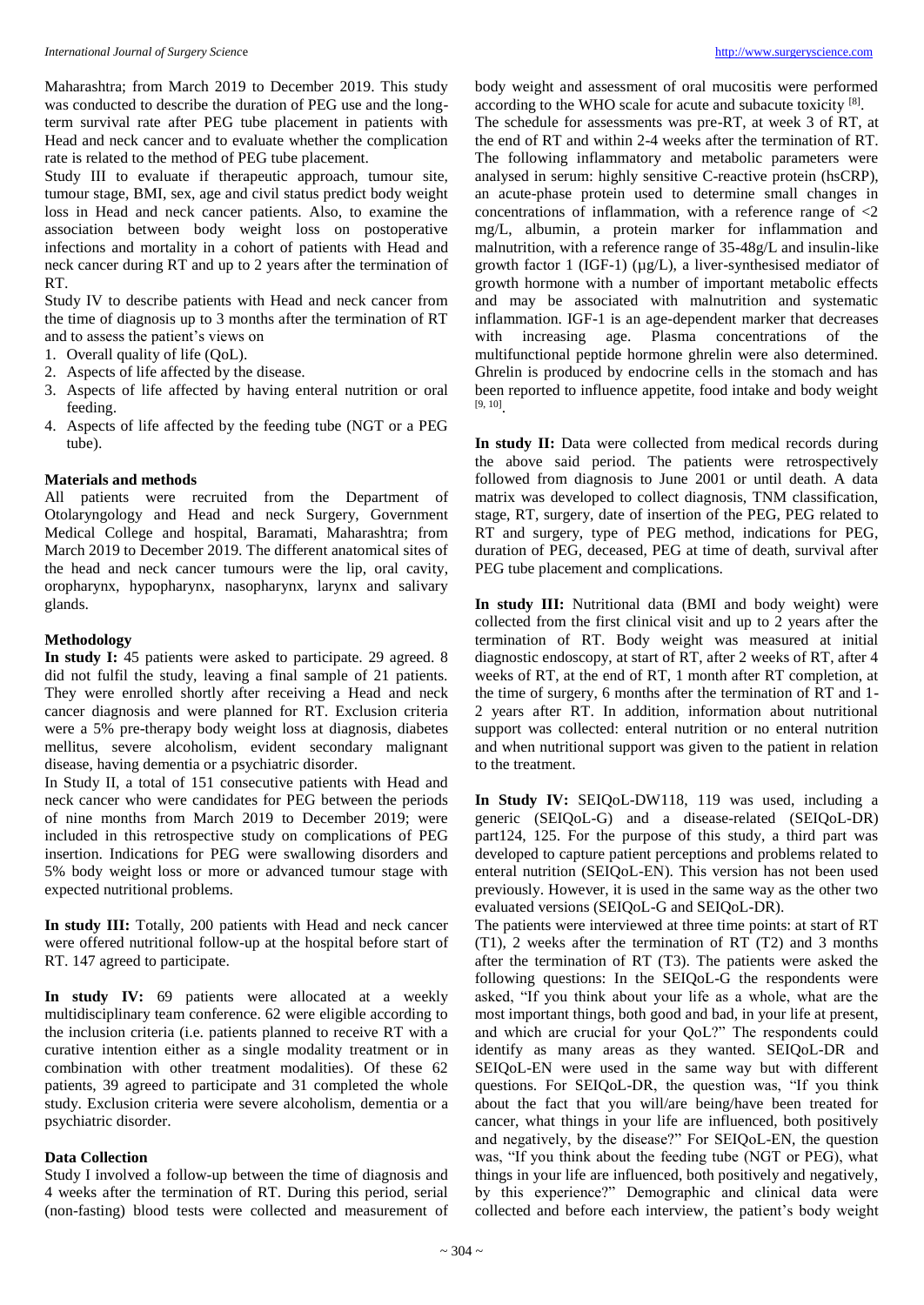#### was measured.

An overview of the design, samples, follow-up and data

collection included in the studies are shown as follows.

Table 1: The age of the patients ranged from 28-83 years.

|           | <b>Design</b>                     | <b>Samples</b> | <b>Follow-up</b>                            | Data collection                     |
|-----------|-----------------------------------|----------------|---------------------------------------------|-------------------------------------|
| Study I   | Prospective Explorative           | $n=21$         | At diagnosis to 4 weeks after RT            | Blood test                          |
|           |                                   |                |                                             | Body weight                         |
|           |                                   |                |                                             | Oral Mucositis                      |
| Study II  | <b>Retrospective Case Control</b> | $n=151$        | From PEG insertion up to 9.5 years or death | Matrix from medical records         |
| Study III | Retrospective Non randomised      | $n=147$        | First clinical visit to 2 years after RT    | Matrix from medical records         |
| Study IV  | Prospective Descriptive           | $n=39$         | At start of RT                              | Semi-structured interviews (SEIQoL) |
|           |                                   |                | 2 weeks after RT                            |                                     |
|           |                                   |                | 3 months after RT                           |                                     |

## **Analyses**

In study I, all patients could initially eat orally. The patients were divided into three clinical groups based on maximum body weight loss in relation to their initial body weight at diagnosis:  $\langle 5\%, 5\text{-}10\% \text{ and } \rangle$  10%. Kruskal-Wallis test or the rank sum test was used for comparison between groups and linear regression was applied to determine the association between two variables. In study II, treatment, duration of PEG use (in weeks), PEG complications and the PEG method are described. Chi-square analysis was used to compare the complication rate and the relation to the PEG technique used. PEG complications were categorised into three groups: fatal, severe and minor. Patients with fatal complications all died directly related to the PEG procedure or indirectly because of the PEG tube placement that was caused by a non-surgical origin. Severe complications signified major discomfort for the patient, such as subileus, septicaemia, indurations that were caused by the PEG, subcutaneous emphysema around the PEG incision, bleeding, peritonitis, major leakage, wound infections with a positive culture.

In study III, the data were stratified and analysed according to the therapeutic approach and outcome: either RT as single modality treatment with complete response (the RT group) or combined modality treatment with preoperative RT and surgery with radical surgery or no evidence of microscopic tumour (the RT & surgery group).

The lowest registered body weight loss during the entire study period was compared with the first pre-treatment body weight and defined as the maximum body weight loss expressed in per cent. Analyses of group differences were done with the unpaired t test or one-way ANOVA. Comparison of proportions between groups was done with Fisher's exact test.

To predict maximum body weight loss linear regression was used to analyse the relationship between selected variables (independent variables) and maximum body weight loss in percent (dependent variable). The independent variables used in the linear regression analysis were tumour stage  $(1=I, 2=II,$ 3=III, 4=IIII), tumour site (1=larynx, 2=oropharynx or oral cavity), surgery (1=no, 2=yes), sex (1=men, 2=women) and age (numerical).

In study IV, 115 semi-structured interviews were performed. Most interviews (n=93, 81%) were conducted at the Government Medical College and hospital, Baramati, but some interviews at T2 and T3 were performed by telephone (n=22, 19%). Fisher's exact test was performed to determine proportional differences

between groups. Mann- Whitney's U test was used to test any difference between the groups regarding percentage of body weight loss.

## **Results**

## **Study I**

All participants (n=21) lost body weight, with the lowest body weight observed at the end of RT. 2 patients lost <5%, 12 patients from 5-10% and 7 patients >10%. Nineteen patients needed enteral nutrition. At the end of RT, all patients had mucositis. For the four assessments occasions (pre-RT, 3 weeks of RT, at end of RT and within 2-4 weeks after the termination of RT) only small changes were observed in IGF-1, IGFBP-1 and ghrelin. A decrease of 18.2% was seen in the albumin concentration. HsCRP significantly increased during RT and decreased during the recovery period, although it did not return to pre-therapy levels. For all patients, maximum hsCRP was  $35.8\pm8.5$  mg/l, which can be compared with  $5.2\pm1.0$  mg/l at diagnosis ( $p<0.01$ ).

HsCRP of more than 40 mg/l was noted in seven patients. No significant correlation was detected between hsCRP and body weight loss or grade of mucositis. Albumin or mucositis was not related to body weight loss. The regression analysis showed that the metabolic markers were not predictive of body weight loss; nor were the values of the age-transformed IGFSD.

#### **Study II**

Totally, 160 attempts to place a PEG tube were made and 151 (91%) were placed successfully. 120 (77%) had tumour stage III or IV. RT was given to 144 (92%) of the 151 patients. Methods used were the "introducer" technique (n=89), the "pull" method  $(n=59)$  and the "push" technique  $(n=1)$ . No significant difference in complication rate (including fatal, severe and minor complications) was seen between the two most commonly used methods, i.e. the "introducer" technique and "pull" method (chisquare analysis). Complications occurred in 61. 5 patients had fatal complications, 29 had severe complications and 21 had minor complications. Fatal complications were either procedurerelated (two with postoperative lethal peritonitis and one with pneumoperitoneum with renal failure) or PEG-related (one with necrotising fasciitis around the PEG site, two with gastrointestinal bleeding and one with paralytic ileus). All 5 patients died directly or indirectly (within 12 weeks) because of PEG tube placement.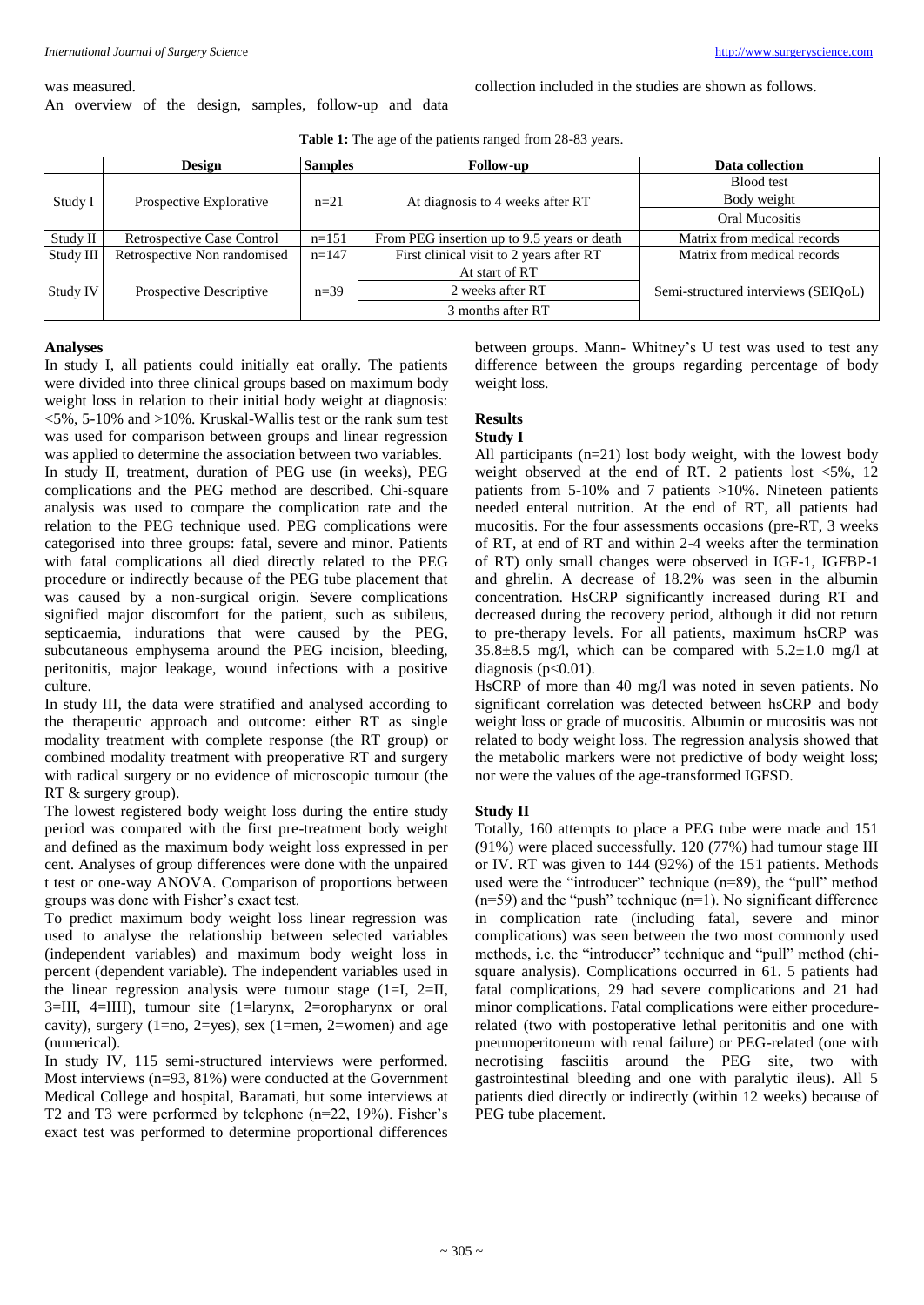**Table 2:** The most frequently occurring severe and minor PEG complications in 151 patients

| <b>Types of complications</b>      |    |  |  |  |  |
|------------------------------------|----|--|--|--|--|
| <b>Severe</b>                      |    |  |  |  |  |
| Wound infections                   |    |  |  |  |  |
| Major leakage                      | 5  |  |  |  |  |
| Peritonitis                        |    |  |  |  |  |
| <b>Minor</b>                       |    |  |  |  |  |
| Abdominal pain around the PEG site | 22 |  |  |  |  |
| Minor leakage1                     | 12 |  |  |  |  |
| Granulation tissue                 |    |  |  |  |  |
| Problems with PEG material         |    |  |  |  |  |

#### **Study III**

This cohort  $(n=147)$  was stratified according to the therapeutic approach. 40 of the patients received single modality RT and 107 received combined modality treatment. Of the 40 patients given RT, 3 showed clinical complete response and thereby constituted the RT group. Of the 107 patients receiving combined modality treatment, 101 had radical surgery or no evidence of microscopic tumours after RT and thus constituted the RT and surgery group.

Both groups showed an increase of body weight between start of RT up to 2 weeks of RT; thereafter, a decrease was seen for both groups, with the lowest point coming 6 months after RT. Maximum body weight loss was significantly greater in the RT and surgery group than in the RT group. The linear regression analysis showed that only tumour stage was significantly predictive of maximum body weight loss. In total, the model explained 19.7% of the variance.

## **Study IV**

This study involved two groups of patients, namely those who could maintain oral feeding during the study period (OF group, n=18) and those who received enteral nutrition (EN group, n=23). In the EN group 14 patients received PEG and 9 NGT. At the 3-month follow-up, no significant difference was found in body weight loss between the OF group (median 9.4%) and the EN group (median 6.8%). Median body weight loss in the NGT group was 9.6% and in the PEG group 5.9% (this difference was not statistically significant). SEIQoL-G. Thirteen categories describe areas that the participants nominated as most important in their life. There were significant differences over time in two of the categories: Interest/leisure activities (p<0.001) and Housing/living conditions  $(p<0.01)$ . The two categories were more often mentioned as being important before RT than after treatment. The three most frequently reported categories were Family/relation to family, Personal health and Interest/leisure activities.

#### **Discussion**

In the four studies of this thesis all patients received nutritional counselling and were informed that a high-caloric intake is important in order to avoid body weight loss during RT. In addition, most patients were followed-up at the hospital. Many patients gained body weight before the start of RT. Despite this support with nutritional counselling, almost all patients in study I, III and IV suffered to some extent to body weight reduction during and after treatment. Seventy-percent lost >5% in body weight in study I, 73% in study III and 65% in study IV. In all, as much as 70% (study I), 59% (study III) and 56% (study IV) needed enteral nutrition. In study III lowest of mean body weight loss was seen 6 months after the termination of RT and patients receiving combined modality treatment (RT followed by

surgery) had significantly greater body weight loss than patients only given RT.

In study I an attempt was made to predict body weight loss using systematic inflammatory and metabolic markers. The results from the blood tests showed that hsCRP increased during RT, most probably as a response to irradiation-induced inflammation. It was found that hsCRP >40 mg/ml indicated a poor prognosis (results not shown). It can be speculated that the hsCRP measurement could have highlighted a biomarker of great clinical importance if a larger cohort had been studied. A few studies on Head and neck cancer patients have shown a similar pattern of CRP changes during  $\overline{RT}$ <sup>[11, 12]</sup>

In study I, the age-transformed value IGFSD1  $^{[13]}$  was generally low, indicating a catabolic state. However, the hypothesis that the systematic inflammatory and metabolic markers (hsCRP, albumin, IGF-1, IGFBP-1 and ghrelin) could predict body weight loss was not established. When using univariate analysis to look at different factors to predict body weight loss in study III, tumour site, tumour stage and treatment modality were correlated to maximum body weight loss. However, when applying multivariate analysis the only predictive variable of maximum body weight loss was tumour stage.

Even though, in study III, the patients with laryngeal cancer lost less body weight (compared with patients with oropharyngeal and oral cavity cancer), these patients also require nutritional follow-up. In study IV the patients mentioned a variety of different issues or problems that indicate the importance of asking the patients individually what their expected specific needs are and to follow-up their problems.

When discussing which method to employ (i.e. NGT or PEG), risks and benefits and the estimated time of enteral nutrition use should be considered together with each patient's individual preferences and needs. Shared decision making between patient and health care givers is often a goal, even though it is not always easy to apply in clinical practice. One limitation in study I is the small sample size. A major concern for the patients was the number of blood samples collected. Another limitation of study I was that the serial of blood samples collected was of non-fasting origin. The blood samples were taken after the patients had been irradiated which mostly occurred at midday. Furthermore, it would be unethical to have them fast as this is a very vulnerable group.

### **Conclusion**

The strongest prognostic predictor for maximum body weight loss was tumour stage (body weight loss was greater in patients with more advanced stage tumours). Mean body weight was lowest at about 6 months after termination of RT. Patients who underwent combined modality treatment (RT and surgery) lost significantly more body weight and more often required enteral nutrition than patients who underwent RT only. Regular measurements of body weight, as well as assessment of oral mucositis and CRP were important to carry out in the nutritional follow-up of patients with Head and neck cancer before, during and after treatment. More than 50% of the patients manifested eating-related problems that affected their daily life. The patient's level of disease-related QoL was not negatively affected by having enteral nutrition. Suitable candidates for PEG should be identified with respect to the risk for fatal complications. Regardless of type of feeding tube (NGT or PEG), the patients seem to present similar problems. Although inter-individual variations were observed, patients with NGT or PEG expressed positive and negative attitudes towards enteral nutrition. The major differences between NGT and PEG patients